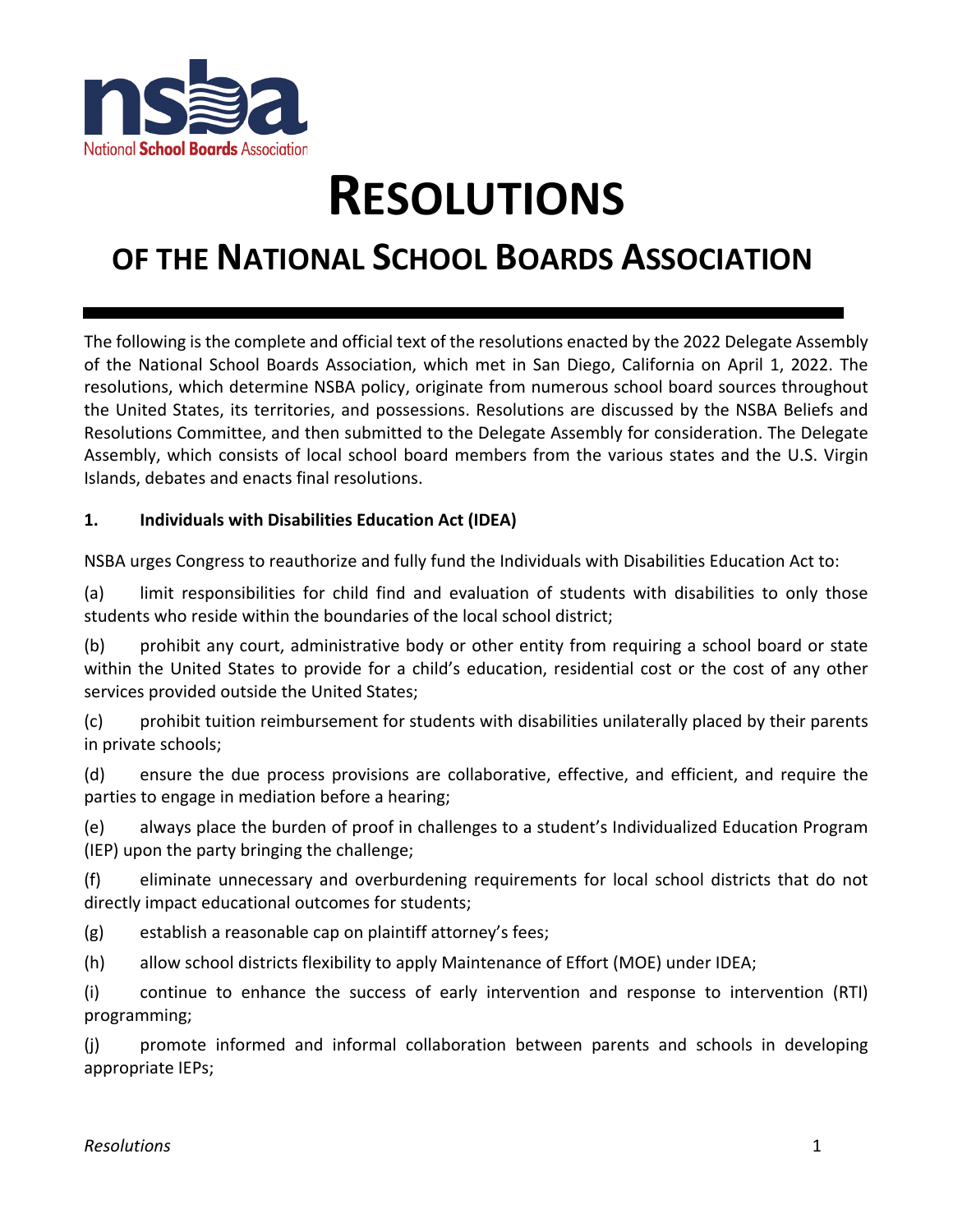(k) retain the prohibition of general damages awards by hearing officers, and refrain from expanding remedies to parents or school districts;

(l) retain the two-year limit to awards of compensatory services and create a shorter statute of limitations period for appeals in order to assure the speedy resolution of disputes;

(m) refrain from federal mandates regarding seclusion and restraint, so that the state and local standards can be applied by the IEP team;

(n) make clear that a student's "stay put" placement during a dispute is the last agreed-upon placement; and limit a school district's financial obligation once a court has determined the district's placement to be appropriate; and,

(o) create alignment with other federal statutes directly impacting LEAs' provision of resources and services to students with disabilities, including Section 504 of the Rehabilitation Act of 1973, the Americans with Disabilities Act and its amendments, and the Elementary and Secondary Education Act, as amended by the Every Student Succeeds Act.

# **2. School Safety and Crime Prevention**

NSBA urges Congress and the Administration to provide greater and sustained resources for locally determined programs that are critical to school safety, such as school resource officers, school counseling, emergency preparedness and response training, interagency coordination, and a federal school safety technical assistance center to serve as a resource and clearinghouse of federal guidance and training resources. NSBA also urges greater and sustained federal resources that expand access to mental health services and support comprehensive "wrap-around" services to schools that include a range of community resources to address safety and intervention. Further, NSBA reaffirms the purpose of the Gun-Free School Zones Act to ensure the safety of our nation's schoolchildren.

# **3. Forced Separation of Children and Families**

NSBA recognizes that the forced separation of migrant children and their families seeking entry or asylum into the United States is traumatic and disruptive to the delivery of quality education and urges the federal government to avoid such practices.

# **4. 21st Century Skills**

NSBA urges Congress and the Administration to support programs and research that focus on problemsolving, creativity, innovation, critical thinking, world-language proficiency, civility, soft skills, and other high-level 21st century skills that are important for success in a global workplace. Congress should support school district capacity to provide a well-rounded education, including STEAM, physical education, project based learning, and the technology and tools necessary to foster innovative learning practices and instructional methods that bridge school and real-world experiences, provide for greater personalization of education, and prepare students for college and/or careers, as this is critical to closing the workforce skills gap.

# **5. Testing**

NSBA urges the Administration to implement the Every Student Succeeds Act (ESSA) in a way that restores local governance of public education to local school districts and fully allows districts to utilize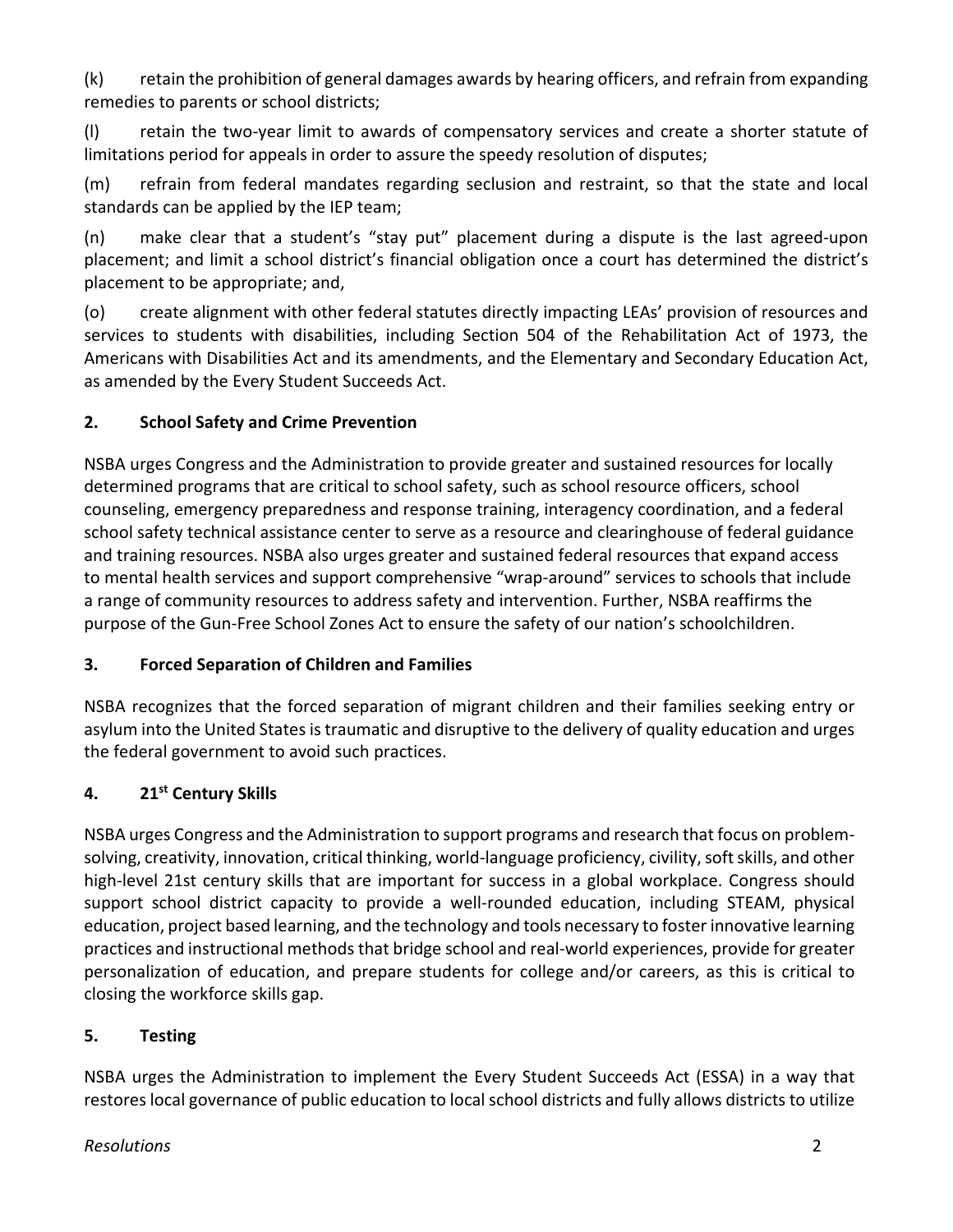the flexibilities in the law relating to the implementation and administration of academic assessments. NSBA encourages the U.S. Department of Education to:

(a) support state and local efforts to provide students with an education that is appropriately focused on the skills and knowledge needed for success in the global and technological world of the 21st century by funding appropriate education entities to adopt model standards for voluntary adoption;

(b) ensure that the National Assessment of Educational Progress (NAEP) and other national assessments as well as international tests do not exceed their current use of providing comparative data through sampling; and refrain from requiring or coercing the use of these assessments by states in developing their own standards or for high stakes accountability purposes;

(c) foster, through formal regulations and non-regulatory guidance, an environment that encourages the development of innovative statewide and local assessment systems, as permitted under ESSA, that measure the skills and knowledge that students will need in the 21st century; and,

(d) limit the punitive use of high-stakes testing results during and for two years following the COVID-19 pandemic.

# **6. Teacher and Principal Effectiveness**

NSBA urges Congress to provide funding for innovation, research, and implementation of locally developed strategies to improve teacher and principal effectiveness authorized by the Every Student Succeeds Act and the Higher Education Act to increase student achievement through:

(a) Evidence-based preparation and professional development, including residency programs administered by partnerships of institutions of higher education and local districts;

(b) Evidence-based evaluation systems;

(c) Alternative certification programs;

(d) State and school district flexibility regarding credentials for small and/or rural schools, special education programs, English learners and specialized programs such as science, technology, engineering, arts, and mathematics; and,

(e) Locally-determined compensation and teacher and principal assignment policies.

(f) NSBA urges Congress to retain federal policies to provide loan forgiveness for teachers and principals who serve in public schools to encourage the simplification and transparency of the loan application process, and to oppose predatory collection processes.

# **7. Use of Public Funds for Non-Public Education**

NSBA supports strengthening local school board governance and community ownership in public schools and recognizes the many options and choices offered to students in our public schools. NSBA opposes vouchers, tuition tax credits and similar programs, and charter schools not subject to oversight of the local school boards, effectively creating a separate unaccountable system of publicly funded education which: a) diverts public funding to private schools, private home schools, including virtual schools, regardless of whether they are owned or operated by individuals, religious institutions, not for profit entities, or corporations; b) diverts public funds outside of locally elected, locally accountable, representative oversight; and c) often has the effect of re-segregating schools. Public funds should only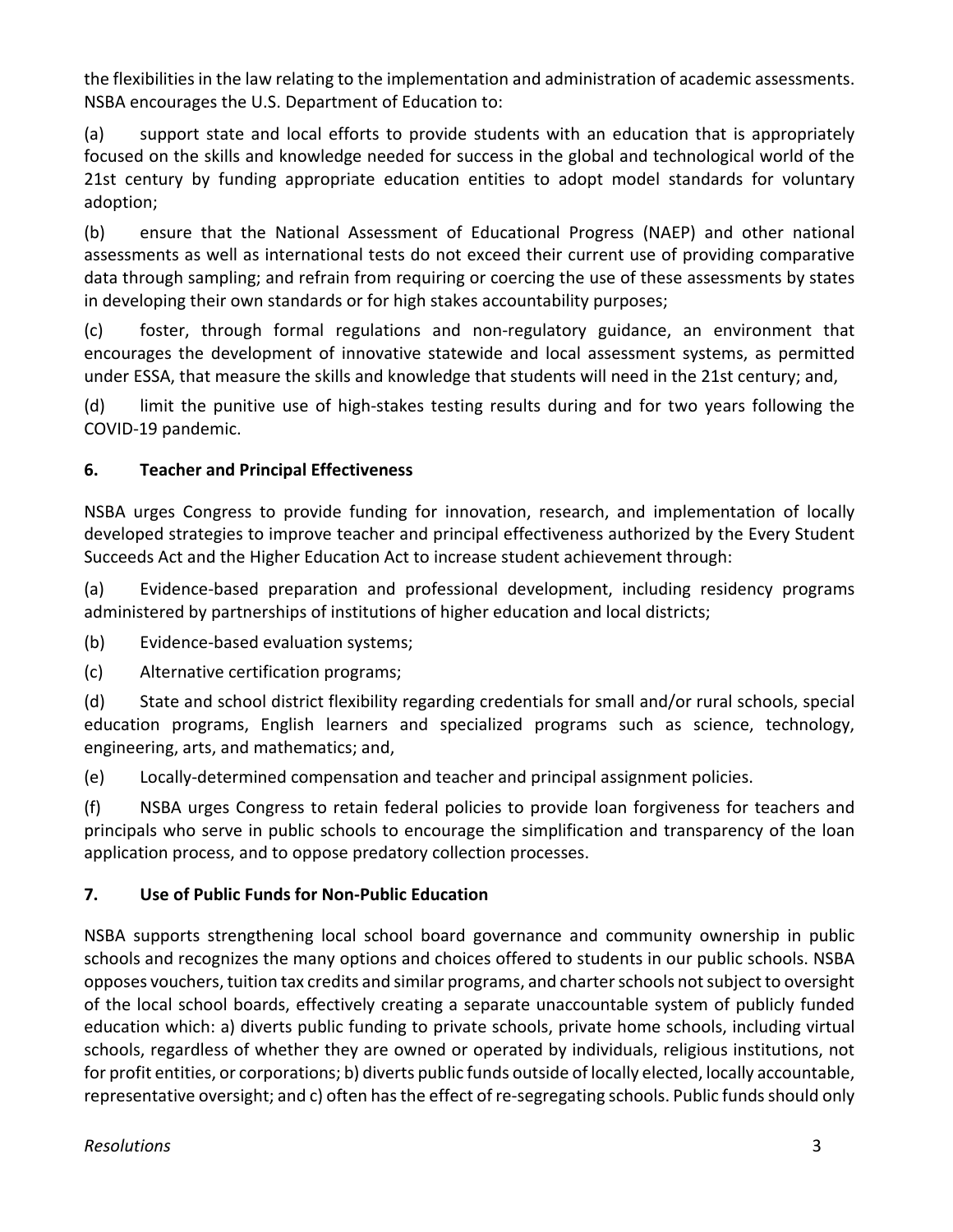be used within public schools to advance curricular opportunities, including specialized public school programs authorized by local school boards, such as magnet schools, alternative schools, career and technical education partnerships, advanced placement programs and classes, dual credit programs, post-secondary–high school partnerships and high school-local business partnerships. NSBA urges full accountability of the use of public funds for educational purposes.

# **8. Elementary and Secondary Education Act Implementation (ESEA)**

NSBA urges Congress to reauthorize the Elementary and Secondary Education Act (ESEA), referred to in the most recent reauthorization as the Every Student Succeeds Act (ESSA), and to fully fund ESSA until ESEA is reauthorized to support states and local school districts in achieving the goals of ESSA, including programs that support student academic enrichment that must be identified and implemented by local education agencies working with local school board oversight. NSBA urges Congress to use its oversight authority to ensure that the Administration upholds the local governance provision in the law and meaningfully engages local school boards during each step of the ESSA implementation process, including to support Local Education Agency (LEA) plan development with local school board governance. NSBA also urges the Administration to implement ESSA in a transparent and collaborative manner that recognizes ESSA's limitation of executive overreach and reaffirms local school board governance.

# **9. Opposition to Unlawful Expansion of Executive Authority**

NSBA supports an appropriate federal role in education, but opposes—as an invalid exercise of delegated authority—federal intrusion and expansion of executive authority by the U.S. Department of Education and other federal agencies in the absence of authorizing legislation.

# **10. Changing Students' Placement Under IDEA (Part One – Harm to Self)**

NSBA petitions Congress to amend the Individuals with Disabilities Education Act (IDEA) to allow a school (referred to in IDEA as a local educational agency or LEA) to place a child with a disability who causes or attempts to cause serious bodily injury to himself or herself in an alternative educational setting without an evaluation for not more than 45 days if the behavior is a manifestation of the child's disability and the child's original individualized education program (IEP) does not provide for an alternative educational setting.

# **11. Changing Students' Placement under IDEA (Part Two – Bodily Injury)**

NSBA petitions Congress to amend the Individuals with Disabilities Education Act (IDEA) to allow states to define under state law the degree of bodily harm that must be inflicted upon another person before a school (referred to in IDEA as a local educational agency or LEA) may place a child with a disability in an alternative educational setting without an evaluation for not more than 45 days, regardless of whether the behavior is a manifestation of the child's disability, where the child's original individualized education program (IEP) does not provide for an alternative educational setting. (It is intended that some bodily harm—i.e., physical pain or injury, illness, or impairment of physical condition—must occur before a school could utilize this provision.)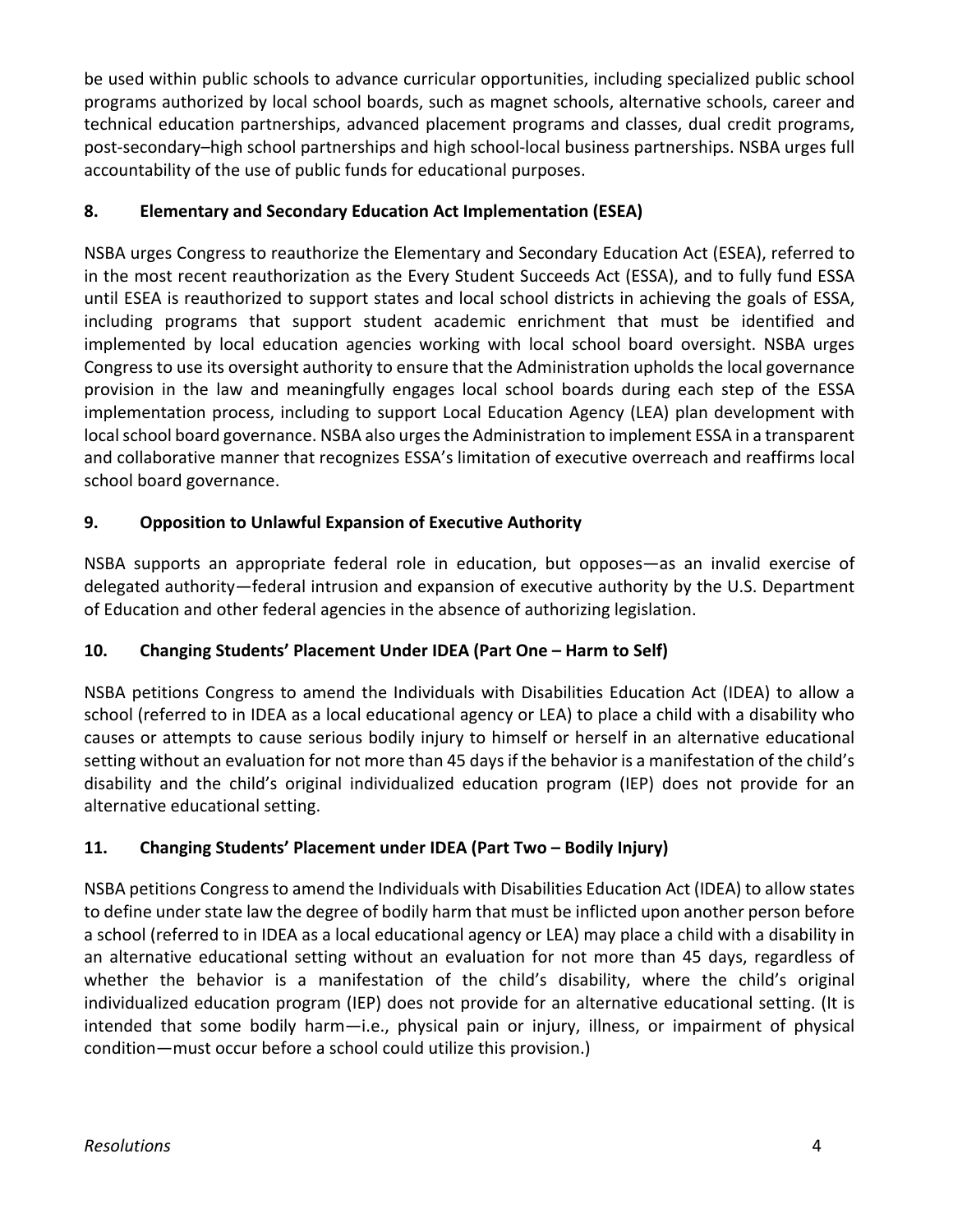#### **12. Federal Impact Aid**

NSBA urges Congress to authorize and fully fund Impact Aid to local districts to help support the education of all students whose parents or legal guardians reside and/or work on federal tax-exempt property or within local school districts that include federal tax-exempt property. Further, NSBA urges Congress to review the threshold for eligibility in those circumstances where the parent or legal guardian has been called to active duty outside the geographical boundaries of a school district that does not meet the 400 students or 3% enrollment requirement for Impact Aid. The review would explore the possibility of expanding eligibility requirements for Impact Aid without displacing funds from districts that are currently eligible

#### **13. Trauma Informed/Trauma Responsive**

NSBA urges Congress and the Department of Education to provide funding and programmatic resources for states and districts to support trauma responsive and trauma informed teaching and learning through high quality, culturally responsive curriculum and instruction in a wide range of content areas of instruction, including the arts, health and physical education, and teacher and principal professional learning and student enrichment, enacted as part of the Every Student Succeeds Act (ESSA). Congress must make significant investments in sustained, long-term care to help address the trauma of the pandemic as well as implement immediate solutions that can serve students remotely.

Further, National School Boards Association supports and advocates for evidence-based policy and services that are aimed at developing approaches to be used in schools that are geared towards creating opportunities for students to cope with trauma in order to have success academically and in life.

#### **14. Supporting Students' Social and Emotional Needs**

NSBA urges Congress and the Administration to provide increased funding and additional resources to support local school districts' efforts to address students' mental health, safety, and social needs.

# **15. School Based Medicaid and Affordable Care Act Penalties**

NSBA supports the following legislative priorities to ensure students in greatest social, economic, and emotional need will be supported through:

a) Sustaining school-based Medicaid services and related programs currently authorized by the Affordable Care Act that ensure access to health insurance for children and families, including the expansion of Medicaid services to support access to health care for the most economically disadvantaged students; and,

b) Federal policies that provide equal access to public programs, accommodations, and social and health services to support all students who are lesbian, gay, bisexual, transgender, or otherwise questioning their own sexual identity.

Further, NSBA shall advocate for changes in the Affordable Care Act and through other means that support school districts and other governmental employers to help them keep health insurance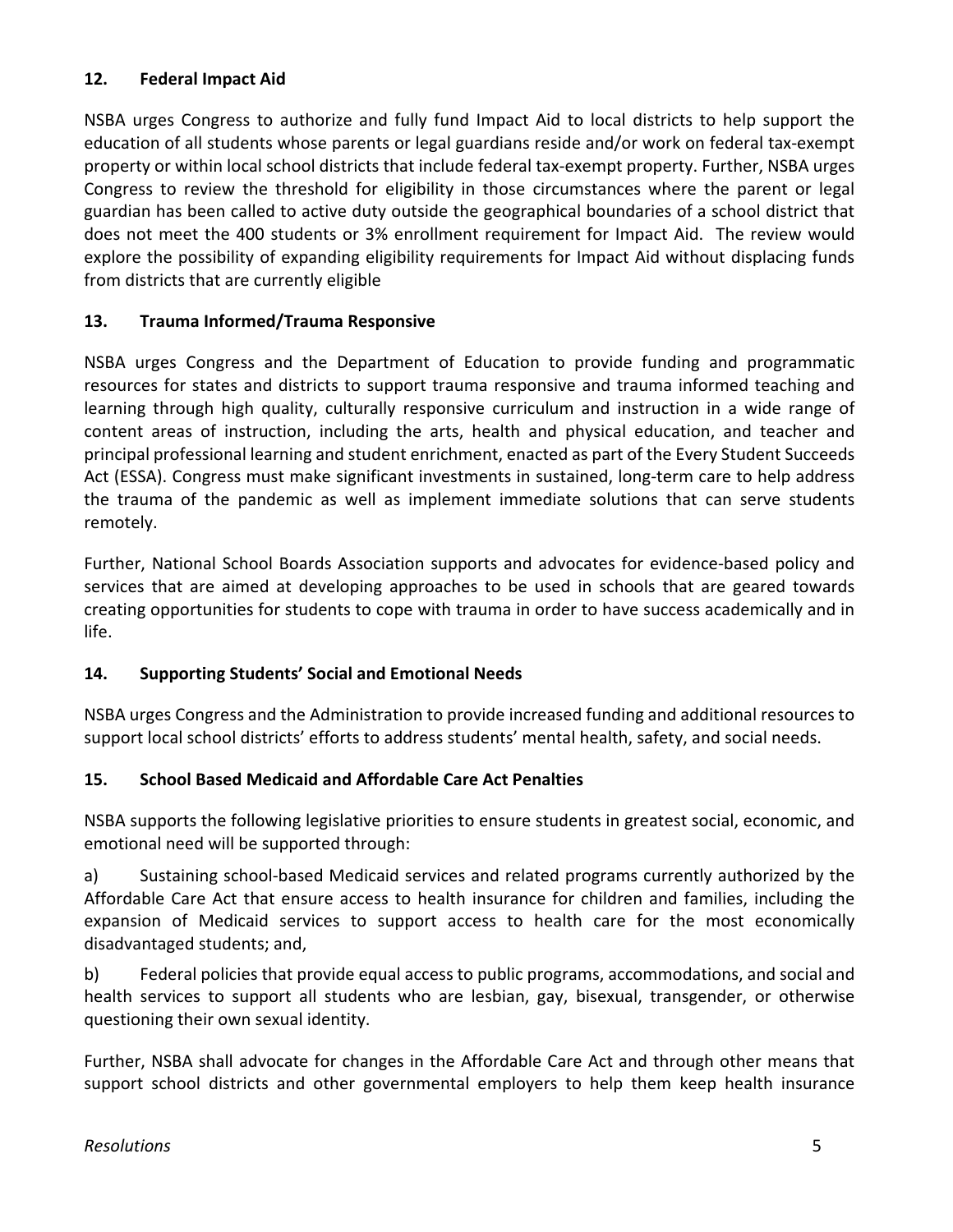coverage costs affordable. The COVID-19 pandemic has demonstrated the growing importance for public school students and their families for Medicaid and Affordable Care Act services.

# **16. Medicaid**

NSBA urges Congress and the Department of Education to fully support school-based Medicaid services which support the health and well-being of every child attending public schools helping ensure they receive a high-quality education.

#### **17. E-Rate and Education Technology Gaps and Open Internet**

NSBA urges Congress and the Federal Communications Commission (FCC) to continue to modernize and strengthen the E-Rate program to ensure efficient and equitable operation of the program, to improve the capacity, quality and speed of connectivity in our nation's schools, and to address the technology gaps that remain. Congress and the FCC should do no harm to current school and library recipients during the transition to broadband and other high-speed learning options and retain an equity-based method of resource distribution. Moreover, NSBA opposes the previous FCC proposed rule to enact a budget cap on the Universal Service fund and sub-cap on the E-Rate and Rural Health Care Programs. Further the FCC should streamline administration of the E-Rate program, maximize local flexibility to use E-Rate resources to meet technology goals, and continue to safeguard Category 1 funding for Internet access. Congress and the Administration should also implement a permanent exemption or other long-term solutions to the Anti-Deficiency Act. Congress and the FCC should close the education technology gap, commonly called "The Homework Gap," for children in rural and lowincome communities who lack access to or cannot afford out-of-school technology and digital connectivity needed for academic success and innovative instruction options such as personalized learning that promotes twenty-first century life and work skills. NSBA urges that Congress and the administration use the E-Rate program to distribute emergency funding for students who lack access to devices and/or the internet since it is an existing program that provides transparency and an efficient organization for distribution to the neediest students. Further, NSBA urges Congress and the FCC to reinstate net neutrality, as it is beneficial to school districts and communities for affordable broadband connectivity, especially to those in rural and remote areas.

#### **18. Childhood Nutrition**

NSBA urges Congress to reauthorize the Healthy, Hunger-Free Kids Act in way that increases flexibility and relief for school districts to successfully administer school meal programs. A child nutrition reauthorization should: 1) Provide relief for whole grain content and sodium reduction targets; 2) Reduce or eliminate the paid meal price mandate that resulted in unnecessary price increases for certain students; 3) Provide more flexibility for a la carte foods; 4) Restore the five-year administrative review cycle; 5) Increase reimbursement levels and other federal funds to cover the cost of compliance and/or authorize local school districts to make implementation feasible within available federal resources; 6) Streamline the eligibility determination process for enrolling students; 7) provide more flexibility for the offer versus serve policy; and 8) address the well-being of every student by advancing flexible nutrition proposals to assist in delivering nutritious meals to students while addressing childhood hunger and obesity and student health, and to offer temporary and emergency flexibility around meal delivery during the COVID-19 pandemic and other national emergencies. In addition, NSBA urges Congress to ensure meaningful consultation and increase stakeholder engagement by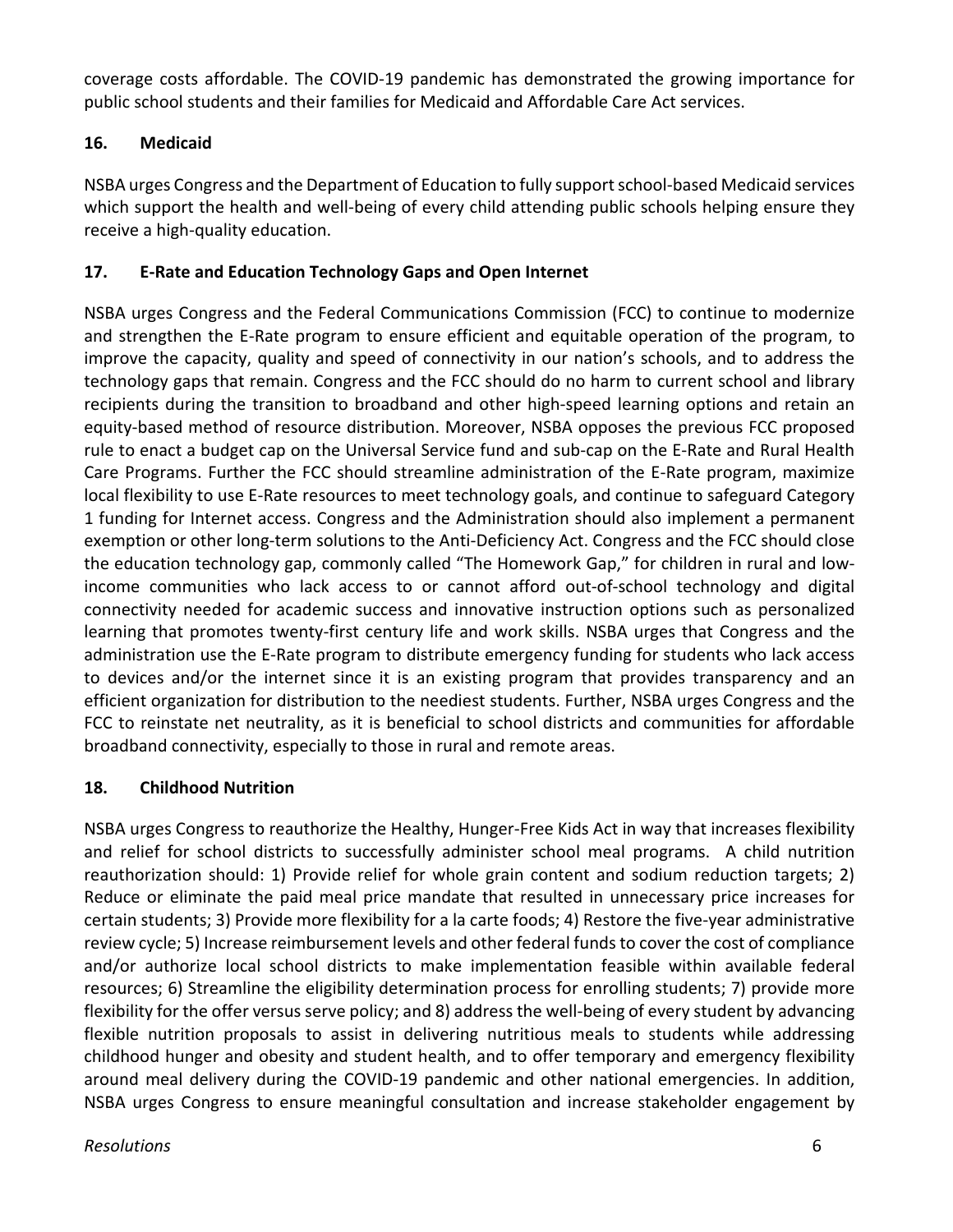establishing advisory committees that include school board members to provide input and recommendations to the U.S. Department of Agriculture and other federal and state agencies responsible for food safety to improve and coordinate inspection, notification, and other protocols to ensure the nutritional value and safety of foods served in school lunch, breakfast, and snack programs. Additionally, Congress should address program integrity, including threshold eligibility limits to address factors such as local cost of living and concentration of poverty, in a way that balances the needs of families and children most in need.

# **19. Breakfast for All Eligible Students**

NSBA urges Congress and the U.S. Department of Agriculture to provide federal funds and reimbursement increases in order to cover the full cost of compliance and implementation of providing breakfast to all eligible children in school districts that choose to implement it. Additionally, NSBA urges Congress to better address the well-being of every student by advancing flexible nutrition proposals to assist in delivering nutritious meals to students while addressing childhood hunger and obesity and student health. Moreover, NSBA urges U.S.D.A. to offer temporary and emergency flexibility around meal delivery during the COVID 19 pandemic and other national emergencies.

#### **20. Student Data Privacy**

NSBA urges Congress and the Administration to modernize the more than forty-year-old Family Educational Rights and Privacy Act (FERPA) to address the 21st Century needs of students, school districts, parents, state education agencies, and federal education policies without compromising the protection of stakeholders. Specifically, NSBA urges Congress and the Administration to do the following in future law and guidance addressing data privacy and security:

(a) Reconcile and update definitions of "education records," "directory information" and "personally identifiable information";

(b) explicitly include student data maintained in electronic media in the definition of "education records," and exclude address, telephone listing, and date and place of birth from the definition of "directory information";

(c) Refrain from adopting a broad definition of the term "education records" to incorporate, for example, "metadata" and "de-identified" data;

(d) Consult meaningfully with school boards, administrators and school attorneys to address implementation specifics, effects on existing contracts and agreements with service providers, and related requirements, to avoid undue disruption and administrative burden;

(e) Make any update to FERPA or other laws and regulations affecting school district management of student data consistent with those affecting online educational service providers;

(f) Limit the role of the U.S. Department of Education with respect to student data privacy to that of technical support and training, not enforcement;

(g) Incorporate balanced provisions for parental consent that do not compromise student achievement and do not impose significant (and/or disproportionate) administrative burdens on school districts; and,

(h) Support school district and state policies as well as effective training regarding data usage, privacy, and security protections for administrators, teachers and related personnel/stakeholders.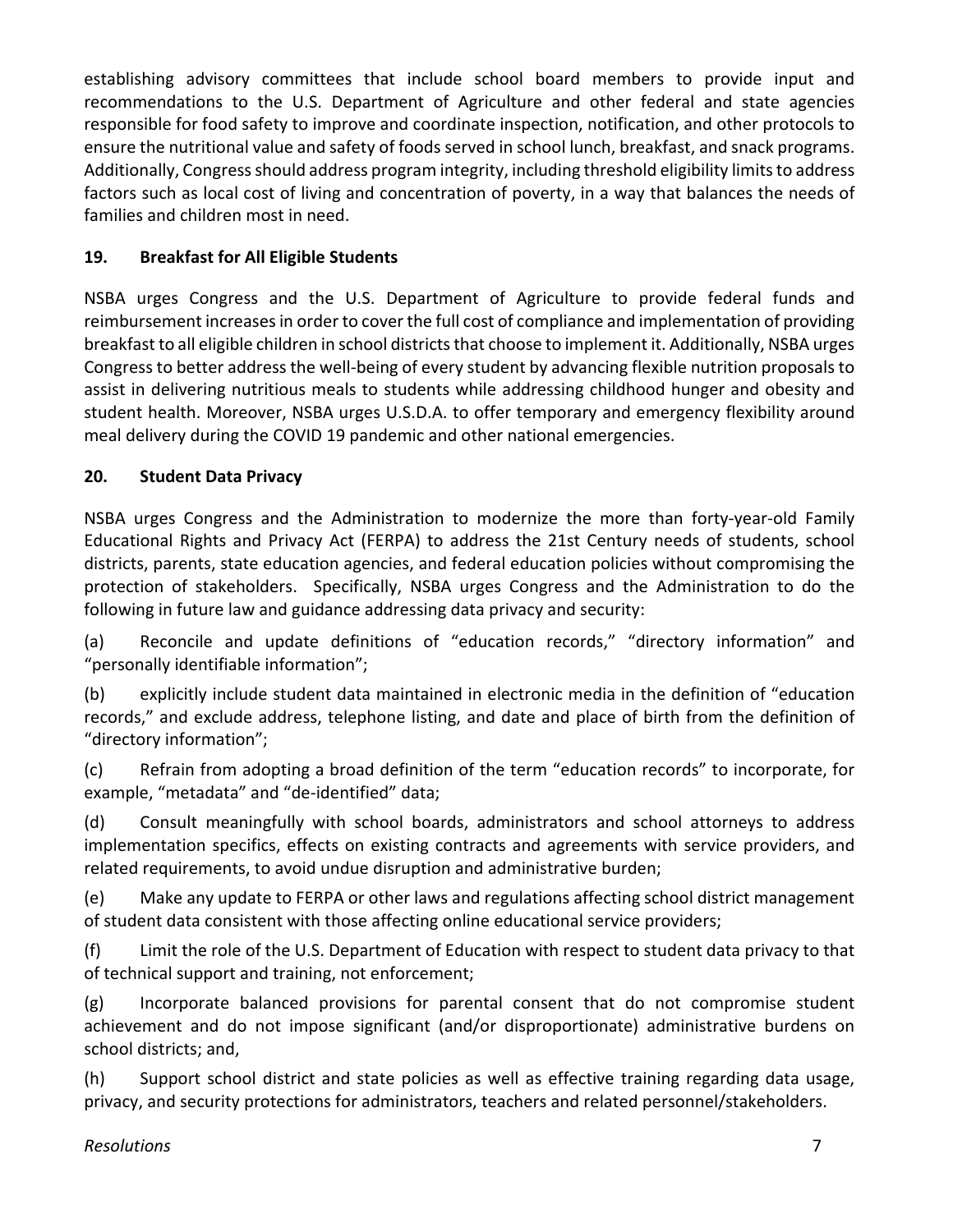#### **21. Disclosure of Certain Disciplinary Actions Under FERPA (Threats to School Safety)**

NSBA urges Congress to amend the Family Educational Rights and Privacy Act (FERPA) to allow a school or school district (referred to in FERPA as an educational agency) to disclose information about the final results of disciplinary actions or other corrective actions (such as suspension, expulsion, change in placement, etc.) it has taken with regard to a student who has threatened school safety (e.g., by bringing a weapon to school and/or engaging in or threatening to engage in violent acts toward a student or students using a weapon). Any such disclosure would be limited to the type of disciplinary action taken and the nature of the offense, and would not include personally identifiable information from education records.

#### **22. Federal Support for STEAM Education**

NSBA urges Congress, the President of the United States, and the United States Department of Education to identify the advancement of STEAM education in the nation's public elementary and secondary schools as a high priority. Further, NSBA, urges Congress to provide federal funding to enable the states and local school districts to implement integrated STEAM education programs to ensure that our students have the knowledge and skill necessary for success in college and careers.

#### **23. Early Learning**

NSBA urges Congress and the Administration to affirm local school district governance in early learning programs and to refrain from imposing mandates on states or school districts with regard to Pre-K and K-3 education such as teacher and principal training and credentials, compensation, instruction, standards, or other areas of local decision making.

#### **24. Educational Opportunity for Undocumented Students**

NSBA urges Congress to amend the Illegal Immigration Reform and Immigrant Responsibility Act of 1996 to authorize the cancellation of removal, resolve immigration status, and work toward United States citizenship of undocumented students who are long-term United States residents. Further, NSBA urges the administration to provide all of the support possible, as permitted by local and federal law, to serve all students, including undocumented students.

#### **25. Migrant Education Program**

NSBA urges Congress to amend the Migrant Education Program (MEP) to make funding available to school districts to help them fulfill their legal obligation to educate children of migrant workers regardless of their immigration status or the availability of employment documentation. In order to give migrant children the opportunity to reach their full potential, NSBA also urges Congress to fully fund MEP.

#### **26. Graduation Rate**

NSBA urges Congress to amend the Elementary and Secondary Education Act to recognize all authorized diplomas in the state and district graduation rate.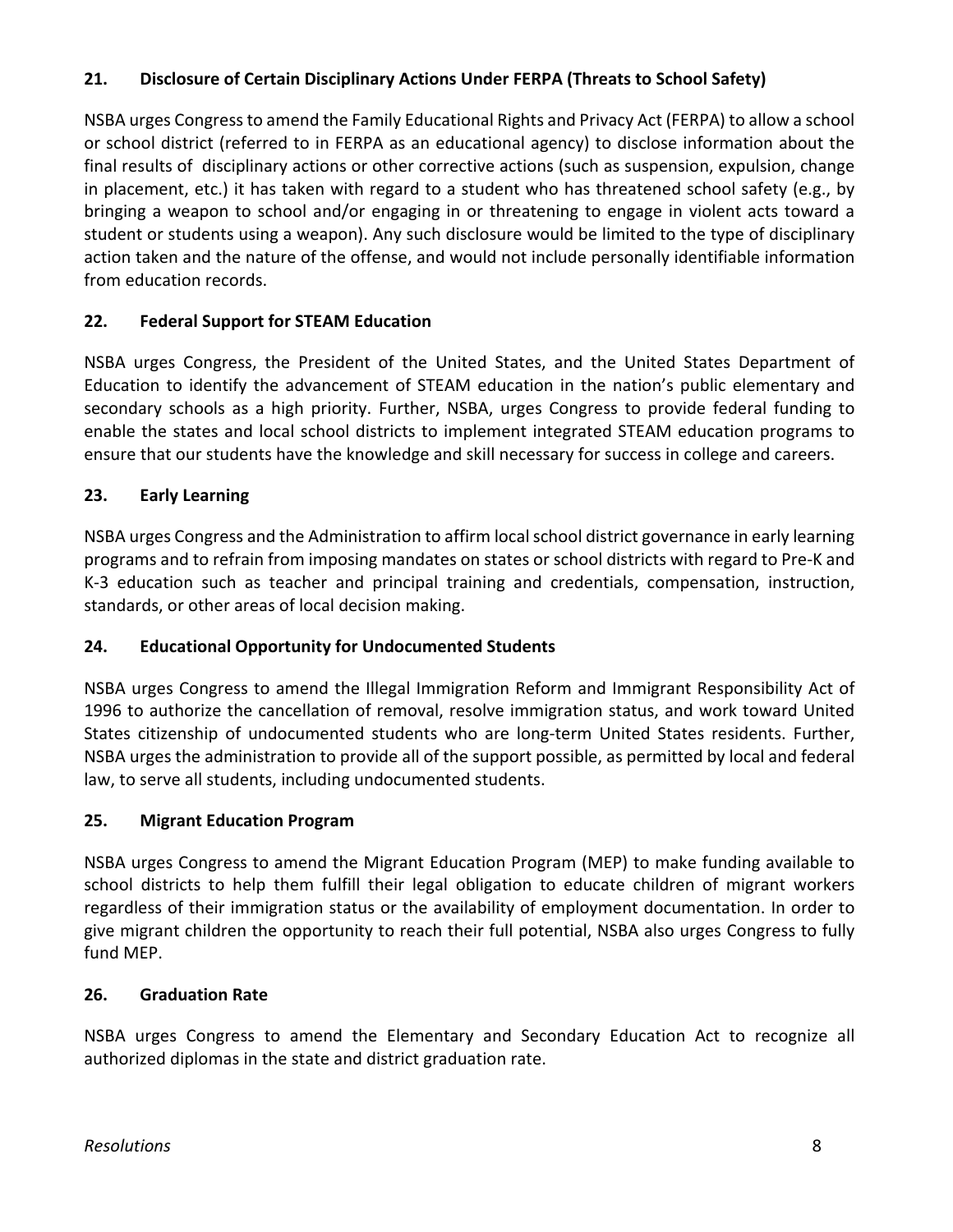#### **27. Protection of 529 Savings Programs for Children and Students**

NSBA supports legislation at the federal and state levels to restrict the use of 529 accounts to postsecondary education and further, NSBA supports the establishment of a means of educating parents and students of the risks inherent in drawing down college savings for use in paying tuitions for elementary, middle and secondary schools. NSBA urges a repeal of the provisions in Public Law 115-97 that currently allow the use of 529 savings plans for vouchers to private elementary and secondary schools and supports the use of 529 plans for tuition costs for apprenticeships.

### **28. Federal Disaster Relief**

NSBA advocates for funding and tax-related measures for school infrastructure needs and emergency funding for disaster relief caused by natural catastrophes, other extreme weather events, and health related crises including pandemics and localized epidemics.

# **29. Federal Disaster Relief and Recovery for School Districts**

NSBA urges federal action to require the Federal Emergency Management Agency (FEMA) to provide a temporary waiver to local governments that use an intergovernmental cooperative purchasing program in accordance with the local government's state law for the immediate procurement of vendors to mitigate disaster relief and recovery from a federally declared natural disaster. The temporary waiver would relieve a local government dealing with a natural disaster from the added requirements of providing extensive documentation to show and explain how its use of a cooperative purchasing program complies with federal procurement requirements as a condition of federal awards.

#### **30. Public Health Pandemic Relief**

NSBA advocates emergency funding for disaster relief caused by a public health pandemic, including a 'supplement not supplant' provision that prohibits a state from supplanting monies, so the federal funds are used for the intended purpose of the legislation. Likewise, NSBA supports maintenance of effort provisions that require states to maintain funding for K-12 education, for current and forthcoming years, as a condition of receiving federal funds.

#### **31. Access to Computer Science Education**

NSBA urges Congress and the Administration to support access to computer science education for all students in the United States. NSBA seeks a greater national strategy for providing computer science education to all students. NSBA urges Congress to fund state and local development of curriculum, support the equitable distribution of materials, and encourage the thorough integration of computer science in all public school systems.

# **32. Connectivity for All Students**

NSBA urges Congress to fund and support connectivity as a necessary public utility for all students including through the regulation of relevant industries, creative incentives for private interests, and direct allocation of resources dedicated to addressing this immediate and urgent need.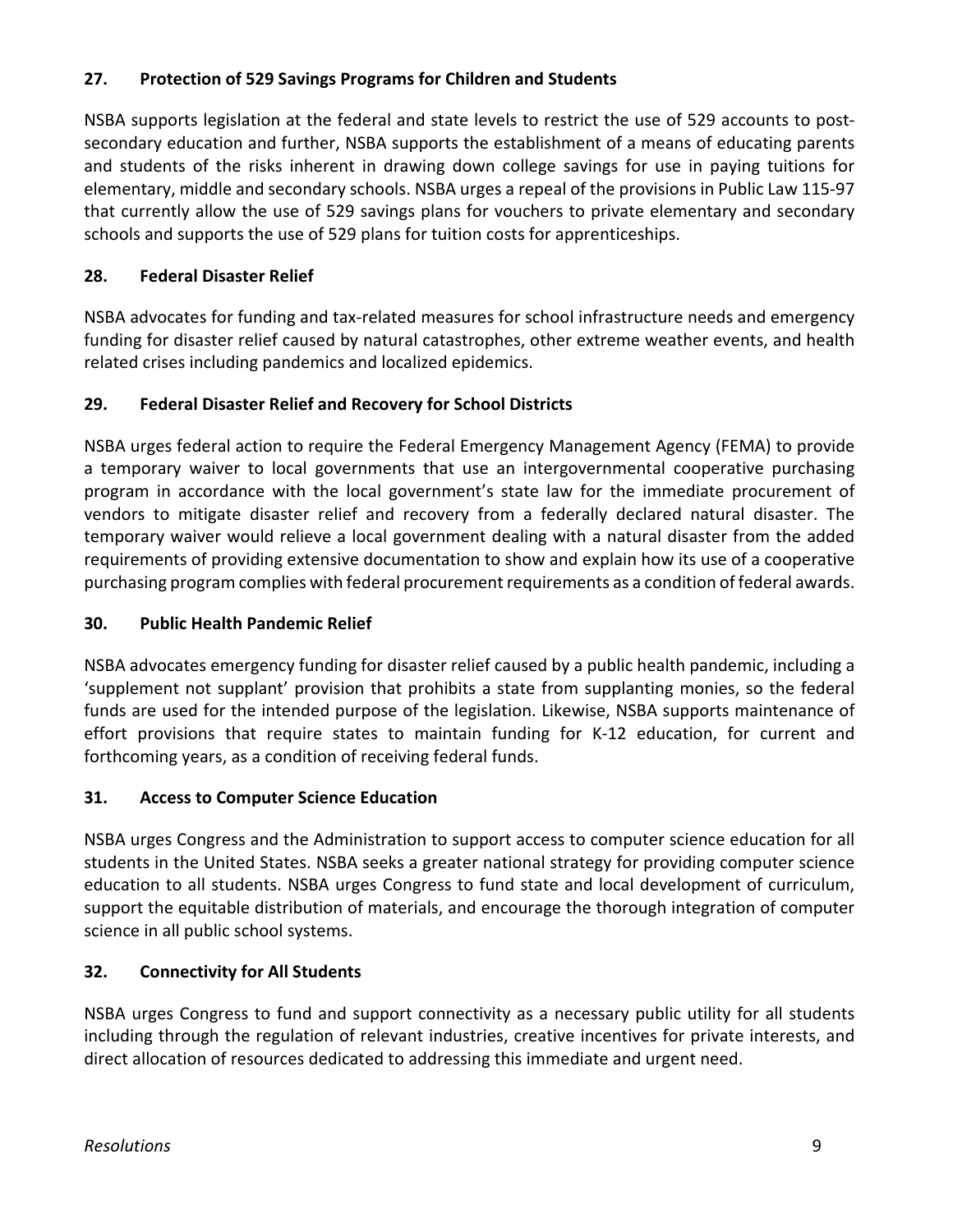#### **33. Domestic Minor Trafficking and Exploitation**

NSBA urges Congress to increase its focus on protecting the human rights of trafficked student victims and the non-criminalization of such students by providing more funding and collaborating with organizations that work to prevent minor trafficking and exploitation. NSBA supports and advocates for evidence-based policy and services for survivors of minor trafficking and exploitation.

#### **34. Restorative Justice/Practices**

NSBA urges Congress to fund state and local educational agencies efforts to institute school behavior management policies that decrease the likelihood of at-risk populations being negatively impacted by the school-to-prison pipeline.

#### **35. Full Funding of the Individuals with Disabilities Education Act (IDEA)**

NSBA urges Congress to pass the IDEA Full Funding Act in order to support the promise of a Free and Appropriate Public Education for all students with disabilities by fulfilling the Individuals with Disabilities Education Act with funding to support 40% of the excess cost of educating those students by the federal government.

#### **36. Funding of the Universal School Meals Act of 2021**

NSBA calls upon Congress to pass the Universal School Meals Program Act of 2021 which would amend the Child Nutrition Act of 1966 and the Richard B. Russell National School Lunch Act to make breakfasts and lunches free for all children, without adversely affecting federal formula funding that may use free and reduced lunch rates.

#### **37. Social Security: Repeal of Government Pension Offset and Windfall Elimination Provision**

The National School Boards Association urges Congress to repeal the Windfall Elimination Provision and the Government Pension Offset to the Social Security Act.

#### **38. Free-Reduced Lunch Qualification**

NSBA urges Congress and the Administration to define poverty level requirements for the Free and Reduced Lunch Program by utilizing Area Median Income as used by the Department of Housing and Urban Development or the national federal poverty level, whichever is higher.

#### **39. Fund Pre-K Education**

NSBA urges Congress and the Administration to fully fund universal Pre-K education.

#### **40. Mental Health Resources for America's Students**

NSBA urges Congress and the Administration to establish dedicated funding for the purpose of supporting school districts in hiring health professionals, including school nurses, counselors, social services managers, and mental health professionals, to support the health and well-being of America's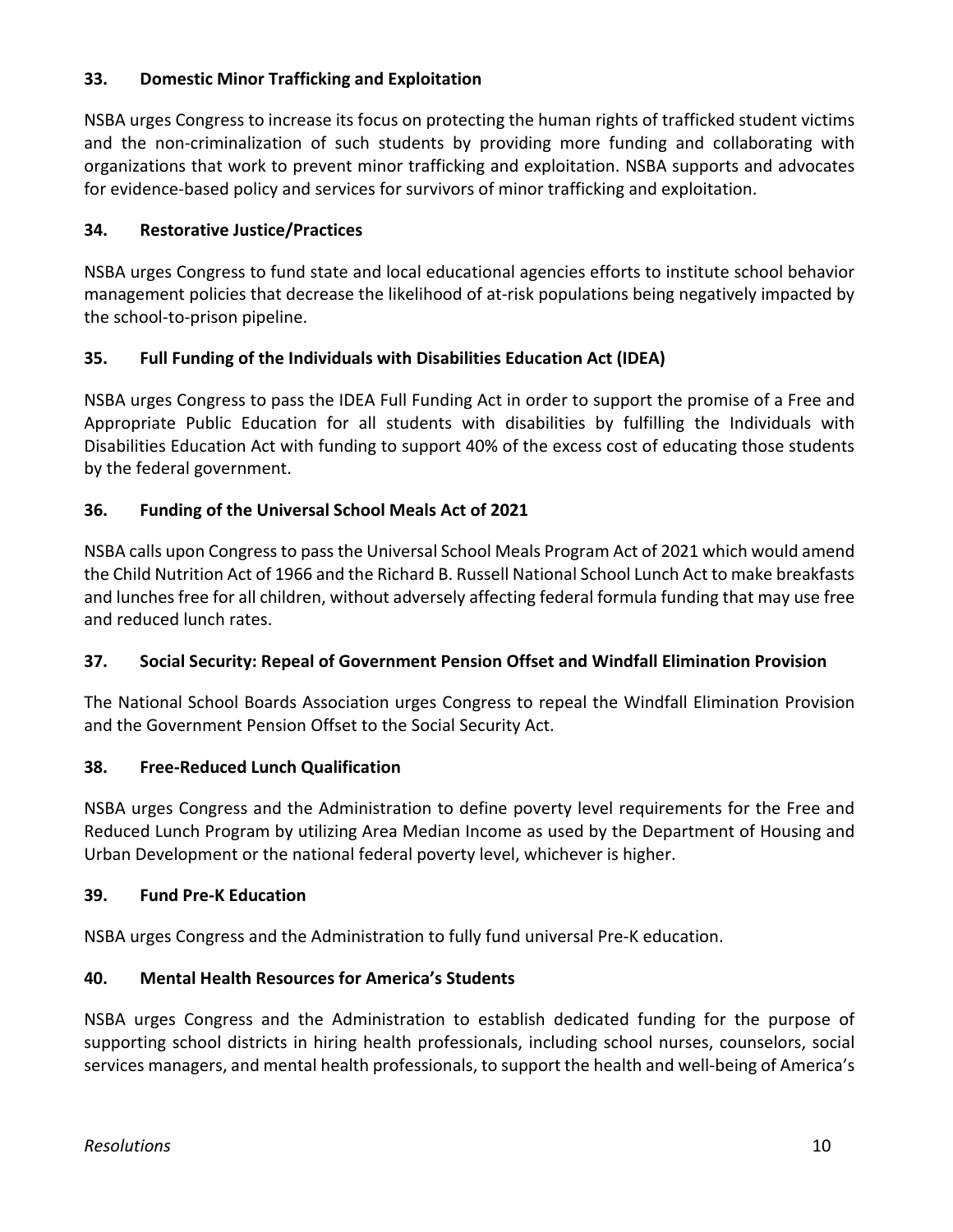students, thereby creating comprehensive mental health resources to address this barrier to education of America's students.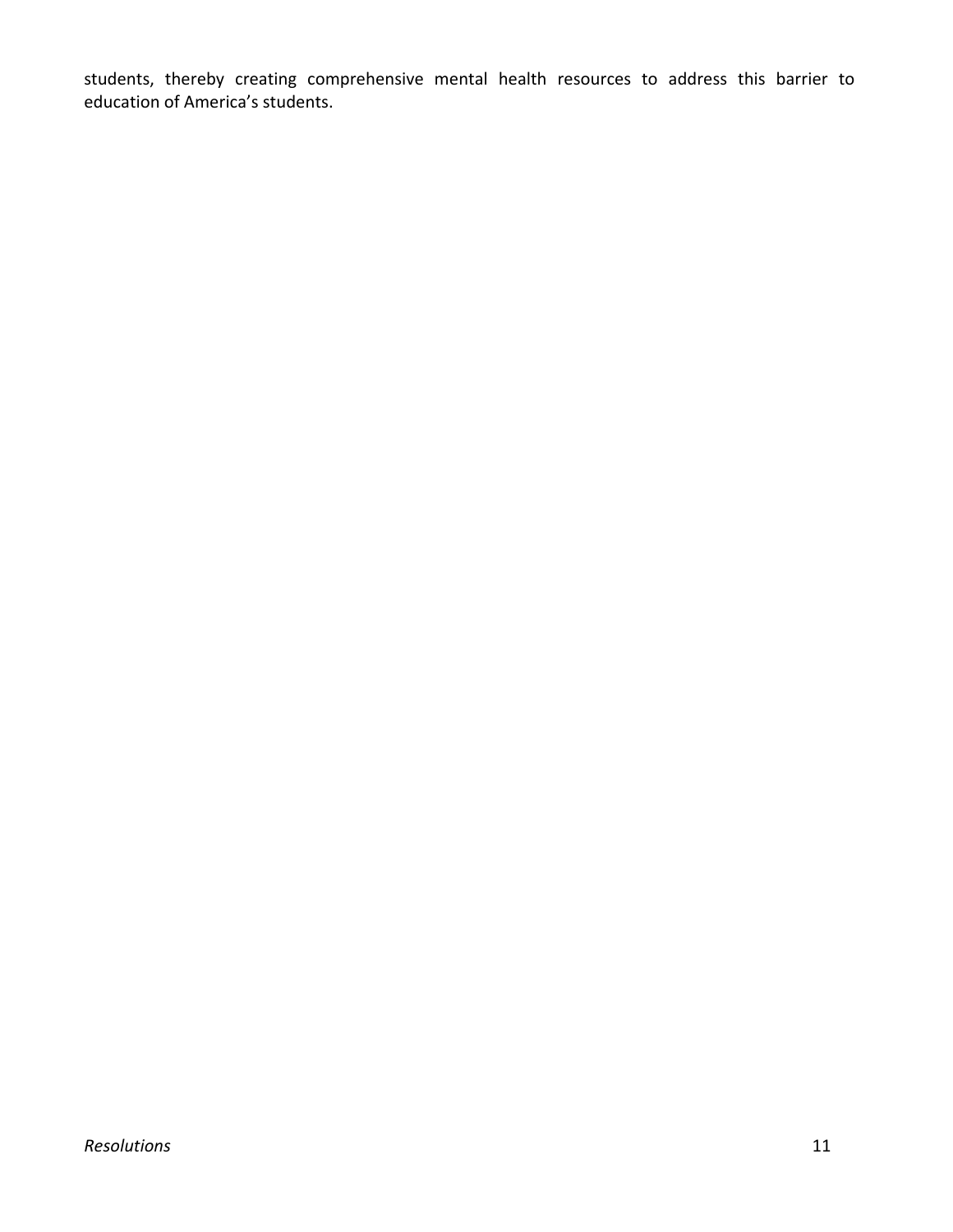# **TOPICAL INDEX TO RESOLUTIONS**

# **A-D**

Access to Computer Science Education, 31 Affordable Care Act, 15 Affordable Care Act Penalties, 15 Breakfast for ALL Eligible Students, 19 Changing Students' Placement Under IDEA (Part One —Harm to Self), 10 Changing Students' Placement Under IDEA (Part Two —Bodily Injury), 11 Childhood Nutrition, 18, 19, 36 Connectivity for All Students, 17, 32 Disclosure of Certain Disciplinary Actions Under FERPA (Threats to School Safety), 21 Domestic Minor Trafficking and Exploitation, 33

# **E-H**

Early Learning, 23 Educational Opportunity for Undocumented Students, 24 Every Student Succeeds Act, 1, 5, 6, 8, 13 E-Rate and Education Technology Gaps and Open Internet, 17 Expansion of Executive Authority, 9 Family Educational Rights and Privacy Act (FERPA), 20, 21 Federal Communications Commission (FCC), 17 Federal Disaster Relief, 28, 29, 30 Federal Emergency Management Agency (FEMA), 29 Federal Impact Aid, 12 Federal Support for STEAM Education, 4, 22 Forced Separation of Children and Families, 11 Government Pension Offset (GPO), 29 Graduation Rate, 27 Gun-Free School Zones Act, 3 Healthy, Hunger-Free Kids Act, 17

# **I-L**

Impact Aid, 10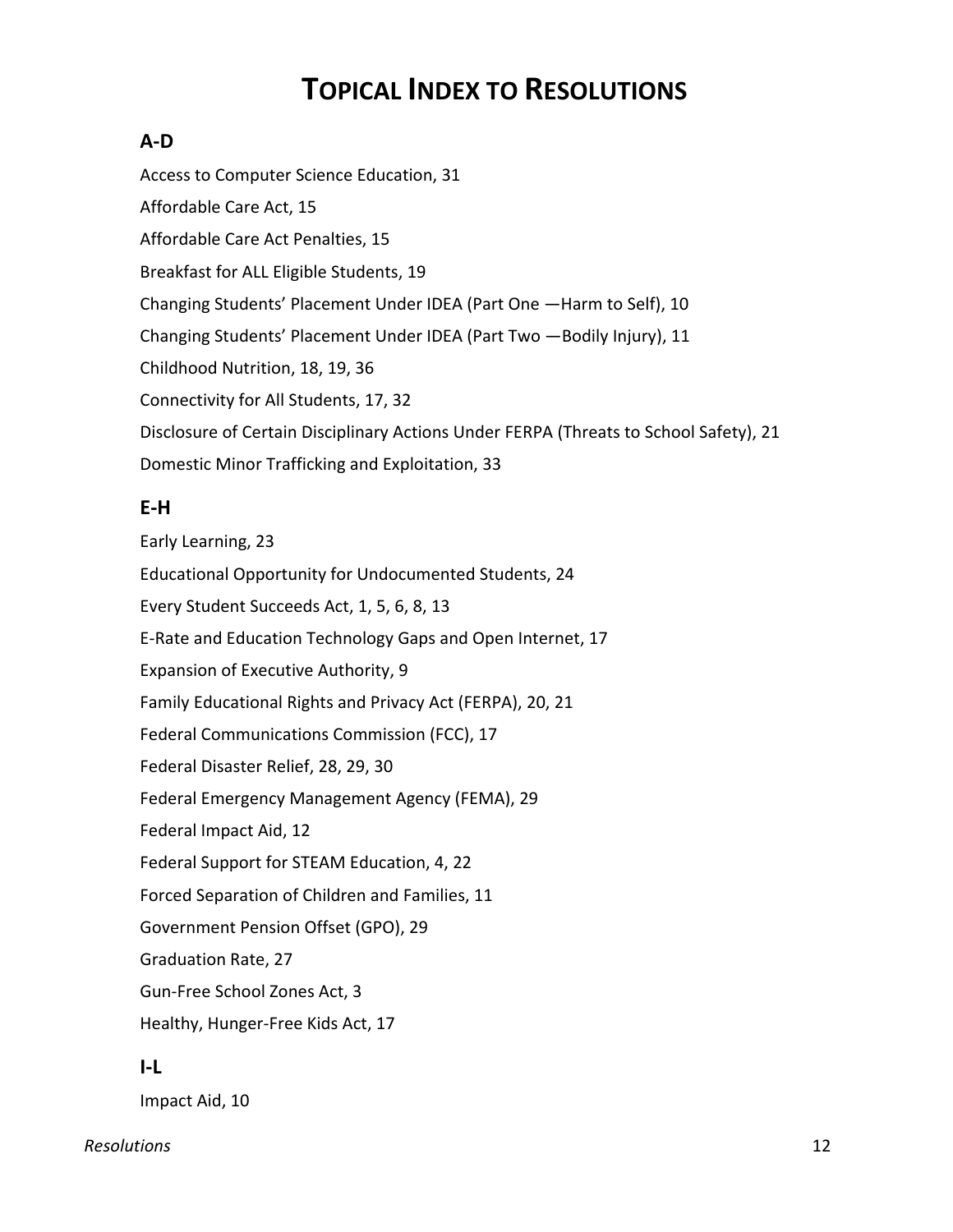Individuals with Disabilities Education Act (IDEA), 1, 10, 11 Illegal Immigration Reform and Immigrant Responsibility Act of 1996, 25 Individualized Education Program (IEP), 1, 10, 11 Local Education Agency (LEA), 1, 8, 10, 11

#### **M-R**

Maintenance of Effort (MOE), 1, 30 Medicaid, 15, 16 Migrant Education Program, 25 National Assessment of Educational Progress (NAEP), 5 Natural Disaster Relief, 28, 29 Opposition to Unlawful Expansion of Executive Authority, 9 Pandemic, 5, 13, 15, 18, 19, 28, 30 Protection of 529 Savings Program for Children and Students, 27 Public Health Pandemic Relief, 30 Restorative Justice/Practices, 34

#### **S-Z**

School Based Medicaid and Affordable Care Act Penalties, 15 School Safety, 2, 14, 18, 21 School Resource Officers, 2 School to Prison Pipeline, 34 Social Security, 37 Student Data Privacy, 20 STEAM Education, 22 Supporting Students' Social and Emotional Needs, 14 Teacher and Principal Effectiveness, 6 Testing, 5 Trauma Informed/Trauma Responsive, 13 Tuition Tax Credits, 7 Undocumented Students, 24 Use of Public Funds for Non-Public Education, 7 U.S. Department of Agriculture, 18, 19 U.S. Department of Education, 5, 9, 13, 16, 20, 22